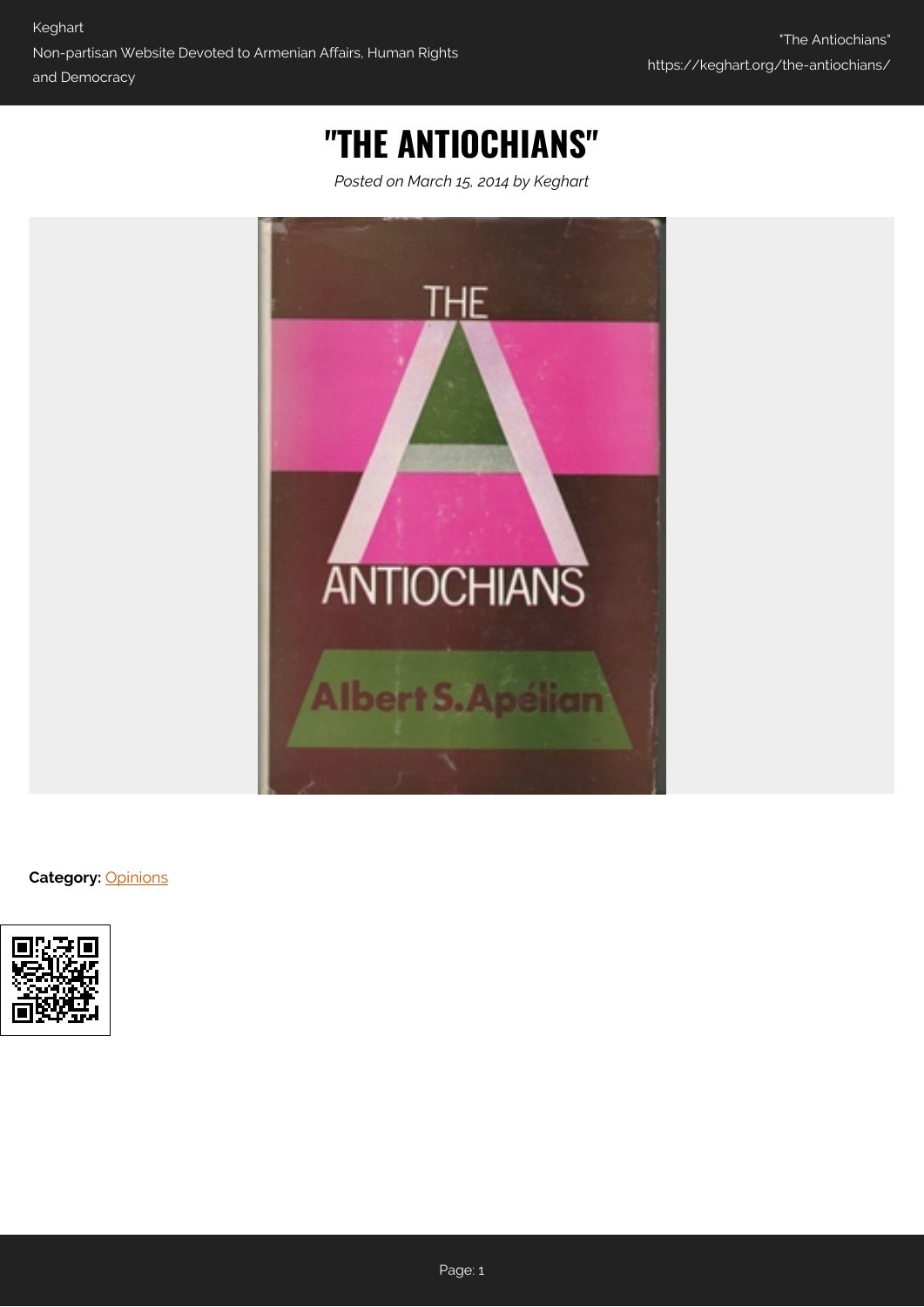Keghart Non-partisan Website Devoted to Armenian Affairs, Human Rights and Democracy

## Book review by **Vahe H. Apelian**, Ohio, 15 March 2014

*The Antiochians*, a novel by Dr. Albert S. Apelian, was published in 1960 by Vantage Press Inc. Most of  $\pmb{\times}$ the 312-page book had appeared in weekly installments in *Hairenik Weekly of* Watertown, Massachusetts and in the *Nor Ashkhar,* a New York biweekly.

The novel's plot is an account of the unfolding of the lives of Kevork Agha Matossian of Kessab and Keorkineh and that of his descendants. Matossian, a gentleman farmer "could trace his ancestors to the fourteenth century, to the first kings of Armenian Cilicia". He was a tall and handsome man. "What a powerful leader this man would have made, had he lived in France," had said the French consul in Antioch, present-day Hatai in Turkey. Matossian had silkworm and silk business dealings with the French.

## Book review by **Vahe H. Apelian**, Ohio, 15 March 2014

*The Antiochians*, a novel by Dr. Albert S. Apelian, was published in 1960 by Vantage Press Inc. Most of  $\pmb{\times}$ the 312-page book had appeared in weekly installments in *Hairenik Weekly of* Watertown, Massachusetts and in the *Nor Ashkhar,* a New York biweekly.

The novel's plot is an account of the unfolding of the lives of Kevork Agha Matossian of Kessab and Keorkineh and that of his descendants. Matossian, a gentleman farmer "could trace his ancestors to the fourteenth century, to the first kings of Armenian Cilicia". He was a tall and handsome man. "What a powerful leader this man would have made, had he lived in France," had said the French consul in Antioch, present-day Hatai in Turkey. Matossian had silkworm and silk business dealings with the French.

Through his association with the French consul and with lots *of baksheesh*–bribe in Turkish-- Matossian succeeds to have his son, Haig, appointed Antioch's medical doctor. Haig, newly graduated from medical school at the American University of Beirut (AUB), falls in love with Osanna Melidonian soon after his return home. An orphan, who had been brought up and educated by American missionaries, was a teacher in Kessab. The newlyweds make their home in Antioch where their son, Ara, is born. Ara is also sent by his parents to Kessab early on so that he would grow in Kessab instead of Antioch.

Ara lives through the ordeal of the 1909 pogrom, the sacking of Kessab, and the Armenian Genocide while a medical student at his father's alma mater in Beirut. During the First World War, he is drafted in the Ottoman army. After the war, he moves to the U.S., completes his medical training and starts a successful practice. He marries and has a son Vahakn. Dr. Ara loses his wife to cancer and then his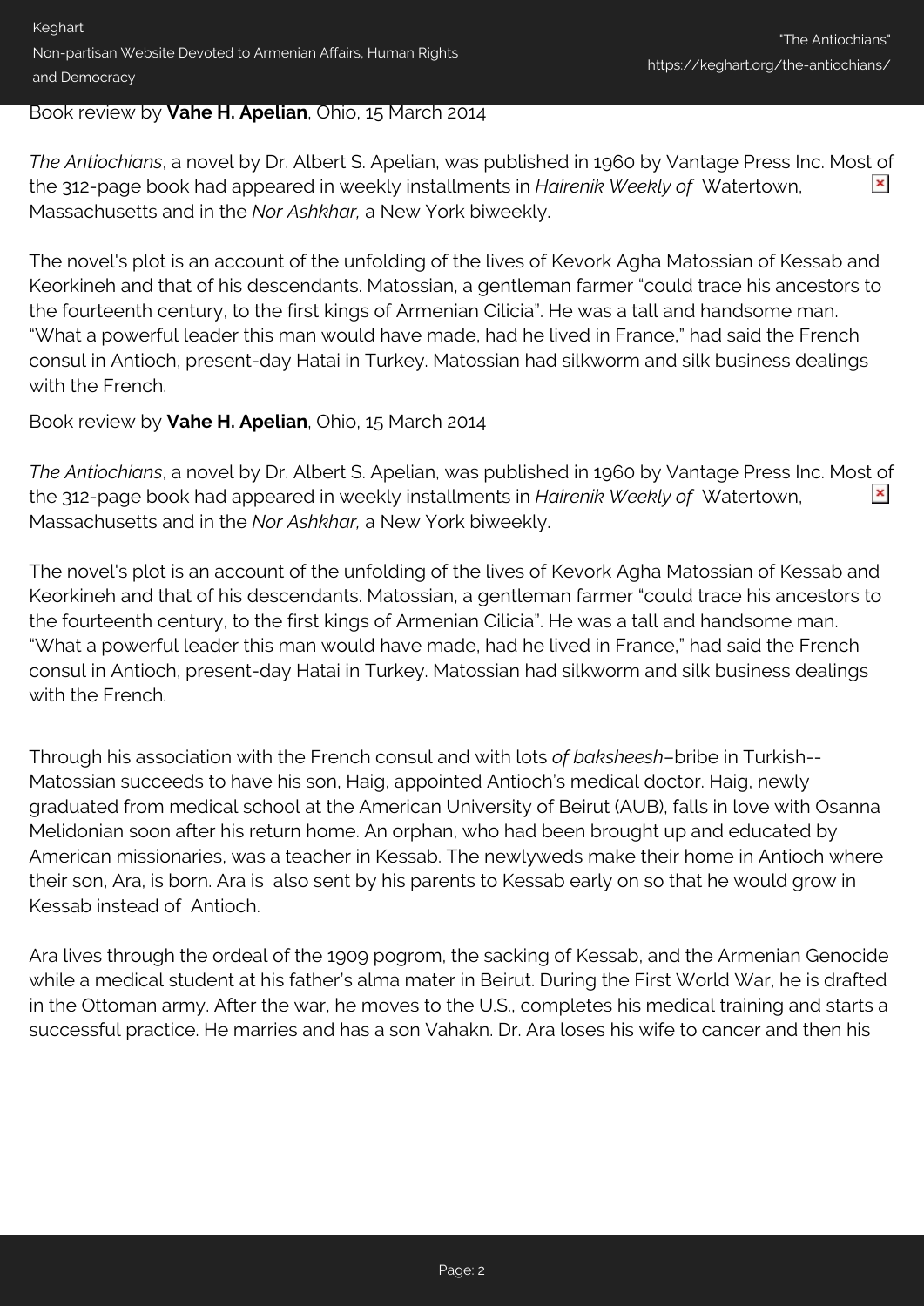only child in the Second World War. Distraught, he returns to his ancestral village and finds his

mother had died just a few days before his arrival. He ends his life there and is buried in the family's ancient cemetery in Keorkineh thus putting an end to Kevork Agha Matossian's lineage.

The author said of the novel, *"*despite its historical background and true-to-life picture of Armenian people, places, and customs, is a work of fiction from beginning to end". It is a superbly narrated book. His descriptions of events and places are akin to pictorial presentation. The narrative is "liberally spiced with foreign words, phrases, most of which are easily understandable when taken in their context". *The Antiochian* has a Victorian flavor: some of the dialogue at times drag way too long and come across as being staged than real and may bore some readers.

Dr. Apelian's narration of historical events indicates a sharp mind that analyzes events with a revealing insight. Two that caught my attention: in 1909 most of the Kessabtsis were able to flee to safety, when their village was also attacked in the aftermath of the Adana Massacres that decimated the Armenian population of that city and some of its surrounding towns. Kessabtsis have historically attributed their survival to their fighters who, for few hours, held at bay the marauding Turkish mob thus giving time for the Armenian population to flee. It turns out there is more to this interpretation. Had it not been for the outright help of their neighboring Turkmen village Faku Hassaan (pronounced now as Fakassan), the fleeing Kessabtsis would not have had a secure northwestern passage to the Mediterranean Sea and have their representatives reach Lattakia to ask the French and British consuls' help to evacuate to safety the survivors reaching the sea. Also the sudden change of guard in Constantinople, due to the dethroning of Sultan Abdul Hamid, and his replacement with the more moderate Sultan Reshad came at this opportune time enabling the French and British consuls to send for boats to evacuate the escapees, without concern for repercussion from the Sublime Porte.

The other revelation for me was his analysis of the Dardanelles campaign. Historically it has been claimed that had the Turks not emerged victorious over the Allied forces, they would not have had the opportunity to commit the Genocide of the Armenians. According to Dr. Apelian, "no one can definitely be sure whether or not British diplomacy at that time favored an early occupation of Constantinople. A premature collapse of the Sultan's government could seat a victorious Russia at the peace conference". Dr. Apelian's keen grasp of such historical events indicates that he had an intimate knowledge of Armenian history, more than one would expect from a busy medical doctor.

Despite the author's assertion that any similarity of the characters to persons living or dead is coincidental and unintentional, a reader who has some knowledge of Kessab is bound to draw a parallel between the novel and actual people and places. For example, Dr. Albert S. Apelian, 1893 (Kessab) - 1986 (Massachusetts), was the son of Dr. Soghomon Apelian, known to be the first Armenian to graduate from the AUB medical school. Both were drafted to serve in the Turkish Army